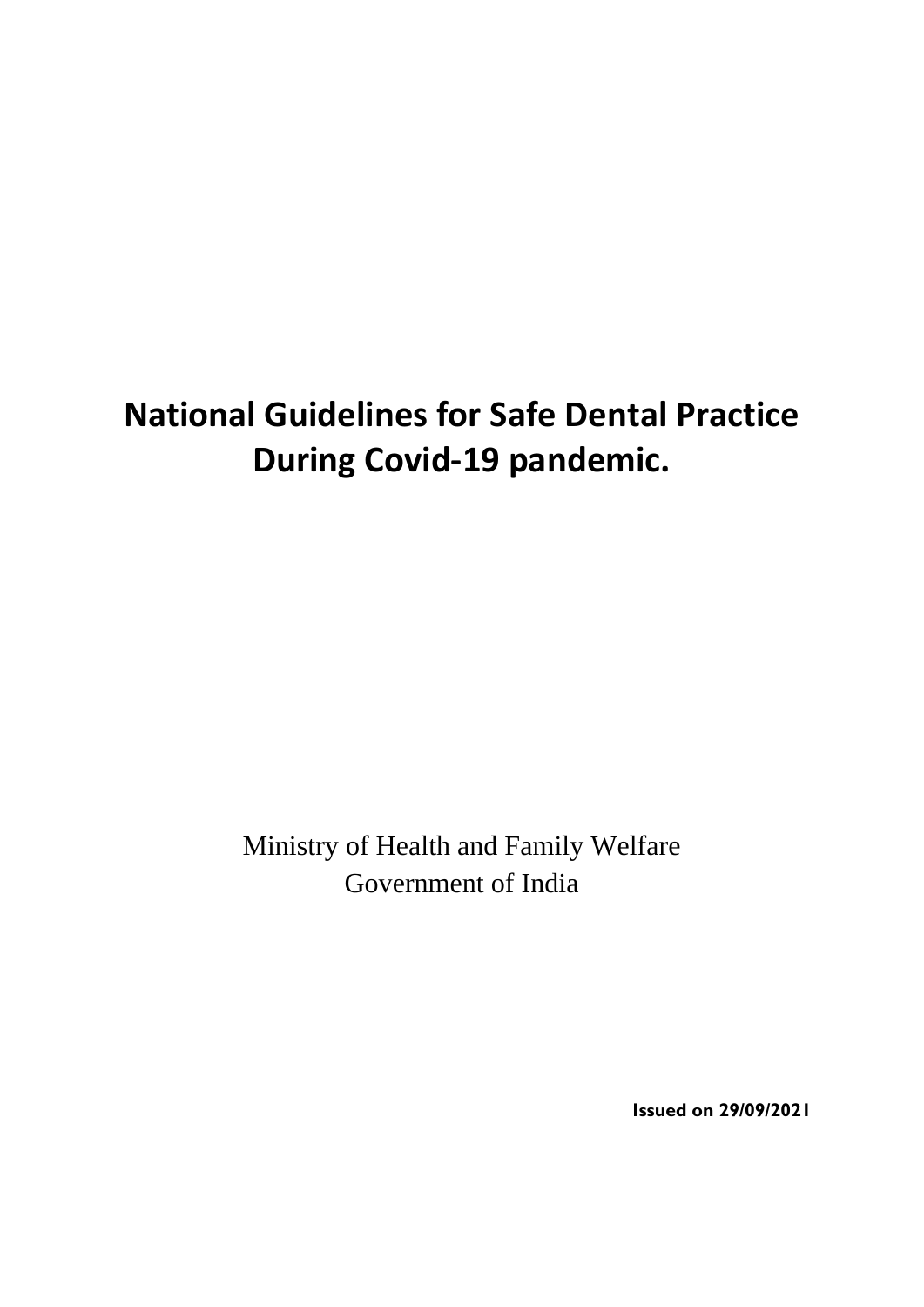#### **National Guidelines for Safe Dental Practice During Covid-19 pandemic.**

#### **1. Background**

In the current COVID 19 pandemic, Dentists, auxiliaries as well as patients undergoing dental procedures are at high risk of cross-infection. Most dental procedures require close contact with the patient's oral cavity, saliva, blood, and respiratory tract secretions. Many patients who are asymptomatic may be shedding the virus. Hence all patients visiting a dental clinic must be considered as potential source of infection and dental professionals must follow appropriate infection prevention control guidelines.

#### **2. Scope**

This guideline provides for safe dental practices to be followed in Dental Clinics located in Government and private sector, Dental colleges.

**The dental clinics/ hospitals located in the CONTAINMENT ZONE will remain closed; however, they can continue to provide tele triage. Patients in this zone can seek ambulance services to travel to the nearby Dental Facility in non-containment zones.**

#### **3. Risk Assessment and management**

#### **Low Risk patient:**

- Vaccinated patients.
- No active COVID-19 symptoms, RT-PCR negative.
- COVID-19 affected person in whom 14 days have elapsed after resolution of the covid symptoms and/or RT-PCR negative.

#### **-all dental procedures can be undertaken with appropriate precautions.**

#### **High Risk patient**

- Patients with COVID-19 symptoms
- Patients with RAT or RT-PCR positive.
	- **Only emergency procedures should be undertaken with standard COVID protocol.**
	- **If facilities does not exist for COVID appropriate protocol, high risk patients may be referred to higher centres for management.**

**All dental professionals including auxiliary staff are to ensure full vaccination.**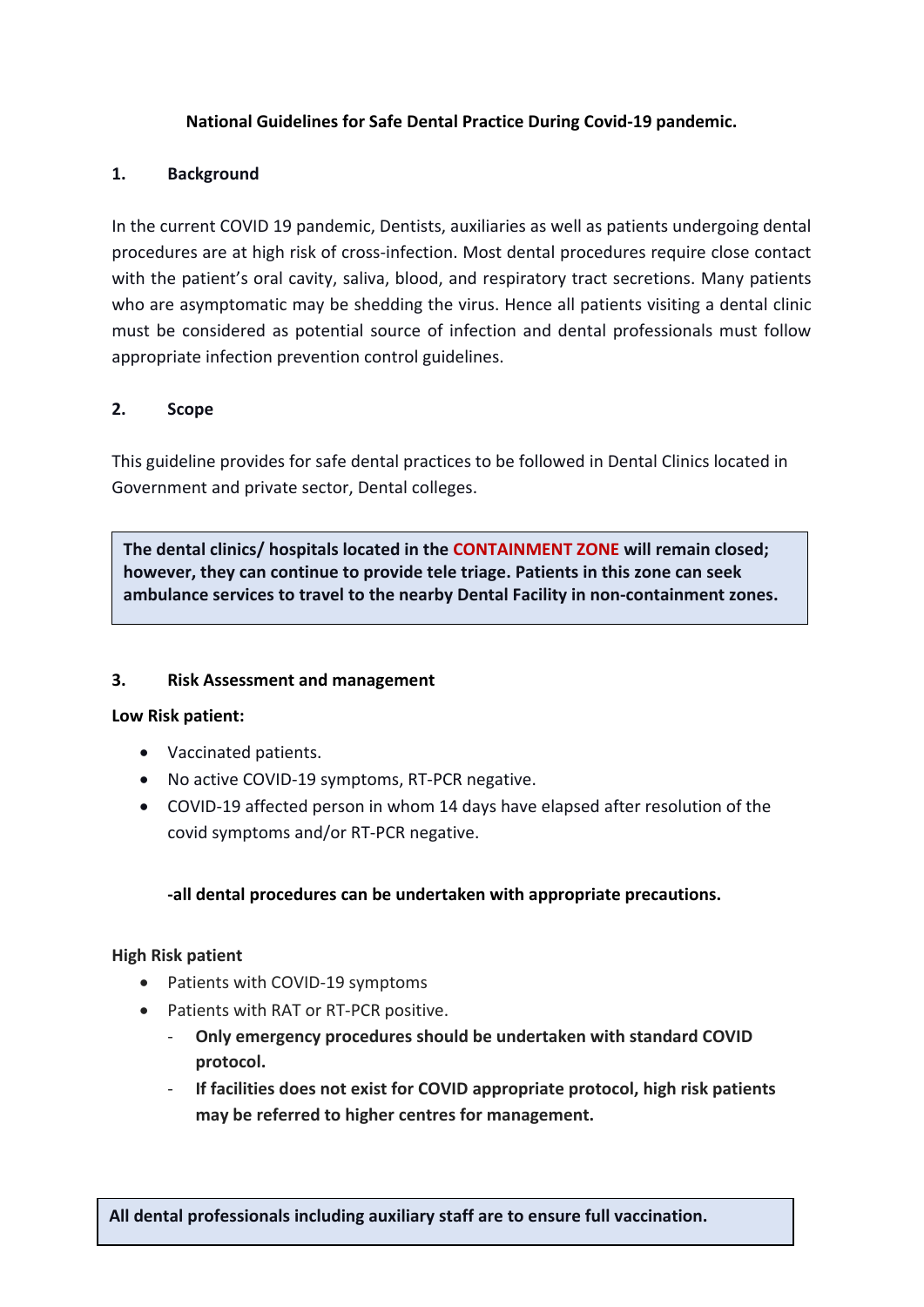## **4. Protocols for Dental Clinic/ OPD**

#### **4.1. Teleconsultation**

- Teleconsultation will be preferable
- Prior teleconsultation will also facilitate to identify patients requiring physical examination in clinic

# **Contact MoHFW IVRS number 1800 11 2032 for general dental problems and queries**

#### **4.2. Appointment system (time-based appointment to limited numbers)**

- One patient at a time in examination room, if possible, without attendant.
- Sufficient time should be given for patient evaluation and for time in-between patients.
- Appoint patients with co-morbidities or other vulnerable groups at a separate time or early morning slot.
- Walk-in patients without appointment should be discouraged.

#### **4.3. Screening of patients at OPD/ Dental Clinic entry:**

- All patients entering Dental Clinic/ OPD should be screened for symptoms of COVID to avoid / minimize exposure to staff and to patients.
- Patients having symptoms suggestive of Covid 19 shall be referred to a Covid treatment facility.
- Regulate entry of patients and ensure use of mask/face cover, hand hygiene and physical distancing, as per the standard protocols advocated by M/o Health & Family Welfare.

#### **4.4. Waiting area**

- Display visual alerts at the entrance of the facility and in strategic areas(e.g., waiting areas or elevators) about respiratory hygiene, cough etiquette, physical distancing and disposal of contaminated items in trash cans.
- Install glass or plastic barrier at the reception desk, preferably with a two-way speaker system.
- Ensure availability of sufficient three-layer masks and hand sanitisers and paper tissue at the registration desk, as well as nearby hand hygiene stations.
- Ensure physical distancing between waiting chairs, preferably six feet (2 guj ki doori) apart.
- All areas to be free of all fomite such as magazines, toys, TV remotes or similar articles.
- Cashless/contactless payment methods are preferred.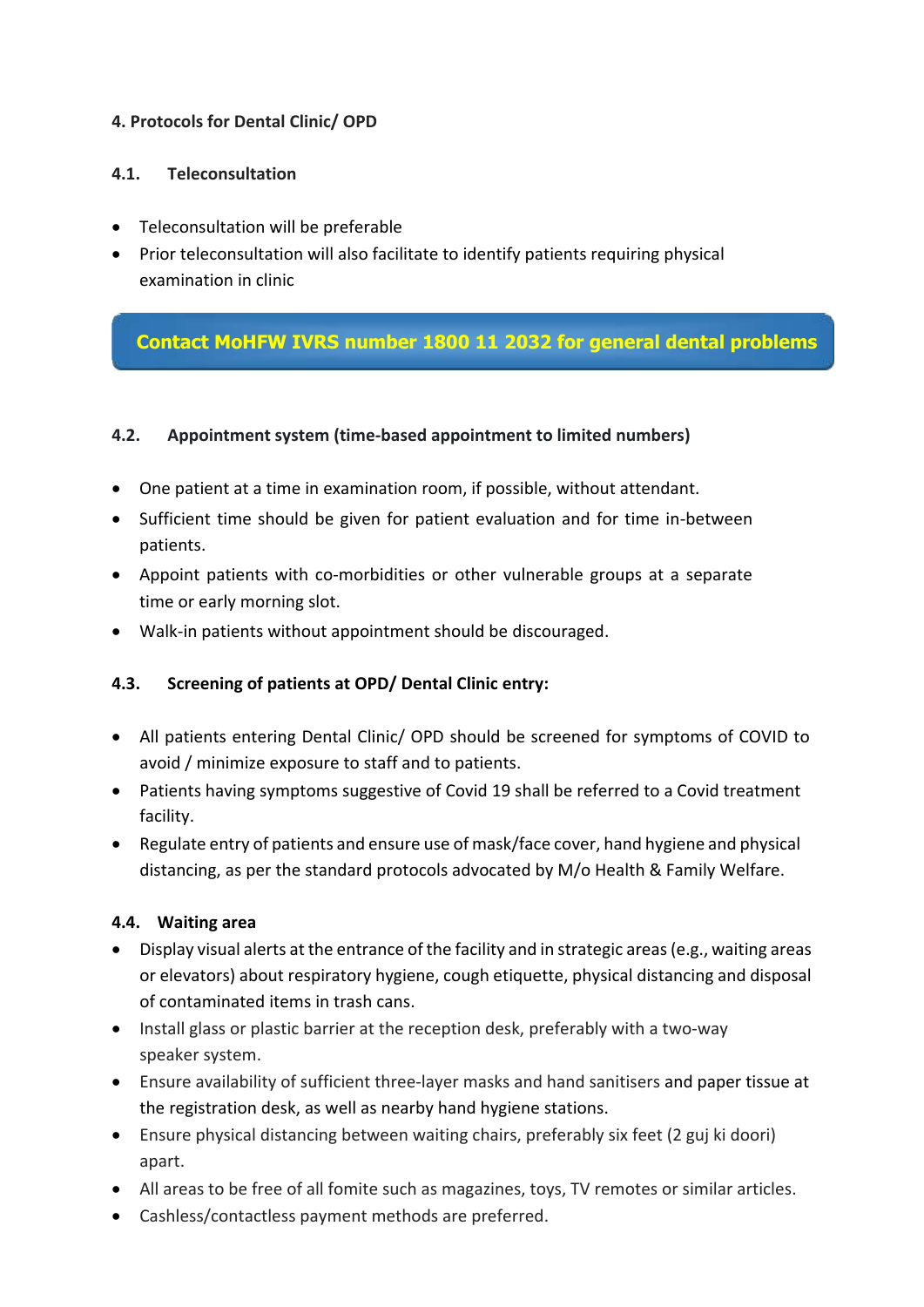A bin with lid should be available at triage where patients can discard used paper tissues, masks etc.

## **4.5. Within Dental Operatory:**

- Ensure spacing or barrier in multi-chair operatory. Separate areas for donning and doffing of PPE should be identified. [\(https://covid.aiims.edu/personal-protective-equipment-covid-19-preparedness/](https://covid.aiims.edu/personal-protective-equipment-covid-19-preparedness/)
- In a multi-chair facility, the clinical area should preferably be divided into a screening and treatment area with separate dental chairs.
- The dental operator, assistant, and all personnel within two meters of patient care should wear impervious surgical gown/ scrub with well-fitting N-95 mask.
- Sensor taps or taps with elbow handles should be preferred.
- Avoid use of towels; Paper towels are preferred
- Pre-procedural mouthwash (povidone-iodine, chlorhexidine, chloride dioxide) for at least 15 seconds may be helpful in transient reduction of viral load.
- Infection control guidelines with special considerations for aerosol or splatter generating procedures should be followed:
	- o High vacuum suction with minimum suction capacity of 6.6 litres per minute.
	- o Use face shield.
	- o Use rubber dam wherever possible.
	- o Keep adequate fallow time in between two procedures.
	- $\circ$  Clean and disinfect equipment and operatory surfaces with 1% sodium hypochlorite or 70% alcohol for appropriate contact times.
- The patient drape will be removed by the assistant, and the patient is asked to perform hand wash and guided out of the clinic towards reception and handed back his foot wears and belongings.
- Remove soiled gown as soon as possible. The procedures and prescription are recorded only after doffing the PPE.
- Patient to perform hand hygiene and to be provided with review /follow up instructions.

#### **For patient with COVID-19 symptoms/tested positive, it is advised that:**

- The emergency procedures should be undertaken with level 3 PPE and standard COVID-19 protocol for surgeries
- The clinics which do not have the required infrastructure, should refer such patient to higher centres for management.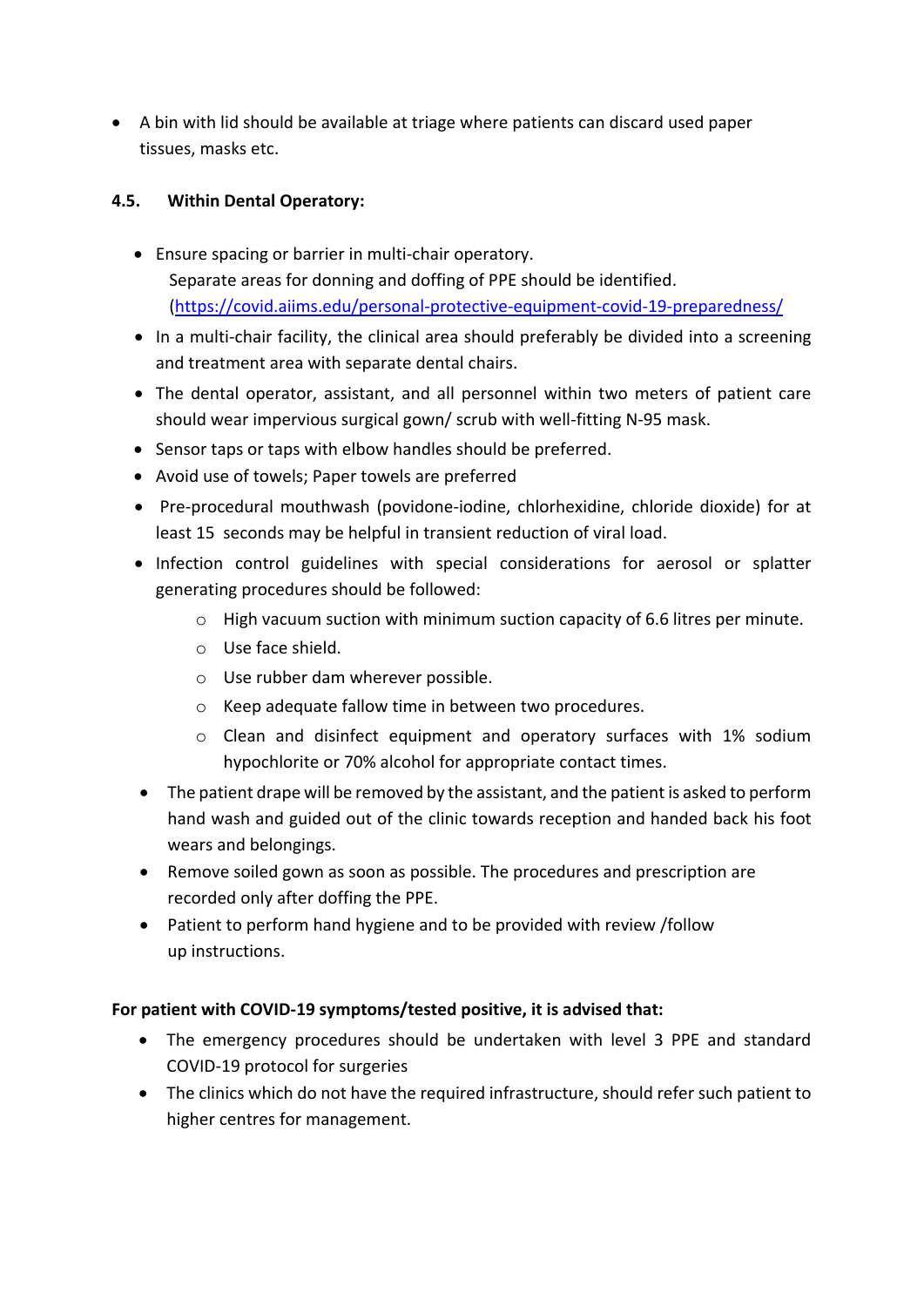#### **5. Infection prevention control and waste management**

#### **5.1. Disinfection of Dental Clinic/ Dental facility**

- After the patient leaves the treatment room, the Assistant will collect all hand instruments immediately, rinse them in running water to remove organic matter and as per standard sterilisation protocol.
- All 3 in 1 syringe, water outlets, hand piece water pipelines, etc. should be flushed with the disinfectant solution for 30-40 seconds.
- Remove water containers and wash them thoroughly and disinfect with 1% sodium hypochlorite using clean cotton/ gauge piece and then fill with fresh 0.01% sodium hypochlorite solution and attach back to the dental chair.
- Then, disinfect the Dental Chair along with all the auxiliary parts within 3 feet of distance using 1% sodium hypochlorite and clean and sterilised cotton/gauge piece using inner to outer surface approach and leave for drying**.** New cotton/ gauge piece should be used for every surface. The areas include:
	- o Patient sitting area and armrests
	- o Dental chair extensions including water outlets, suction pipe, hand piece connector, 3 in 1 syringe, etc.
	- o Dental light and handle
	- $\circ$  Hand washing area slab and tap nozzle
	- o Clinic walls around the dental chair and switchboards
	- o Hand washing area slab and tap nozzle
- Hand pieces should be cleaned using a hand piece cleaning solution to remove debris, followed by packing in the autoclave pouches for autoclaving. Record to be maintained for the same.
- **Delicate Electronic equipment** Should be wiped with alcohol-based rub/spirit (60- 90% alcohol) swab before each patient contact.
- **Floors:** 2 Step Cleaning Procedure (Detergent and freshly prepared 1% sodium hypochlorite with a contact time of 10 minutes. Mop the floor starting at the far corner of the room and work towards the door, two hourly or after a major splash.
- **Rest of the surfaces :**Freshly prepared 1% sodium hypochlorite (Contact Time: 10 minutes). Damp dusting should be done in straight lines that overlap one another. (Frequency: before starting daily work, after every procedure and after finishing daily work).

#### **5.2. Waste Management**

Treat blood, body fluids, secretions contaminants and human tissues as clinical waste, in accordance with local regulations. Discard single use items coming in contact with body fluids of COVID-19 patients with special caution.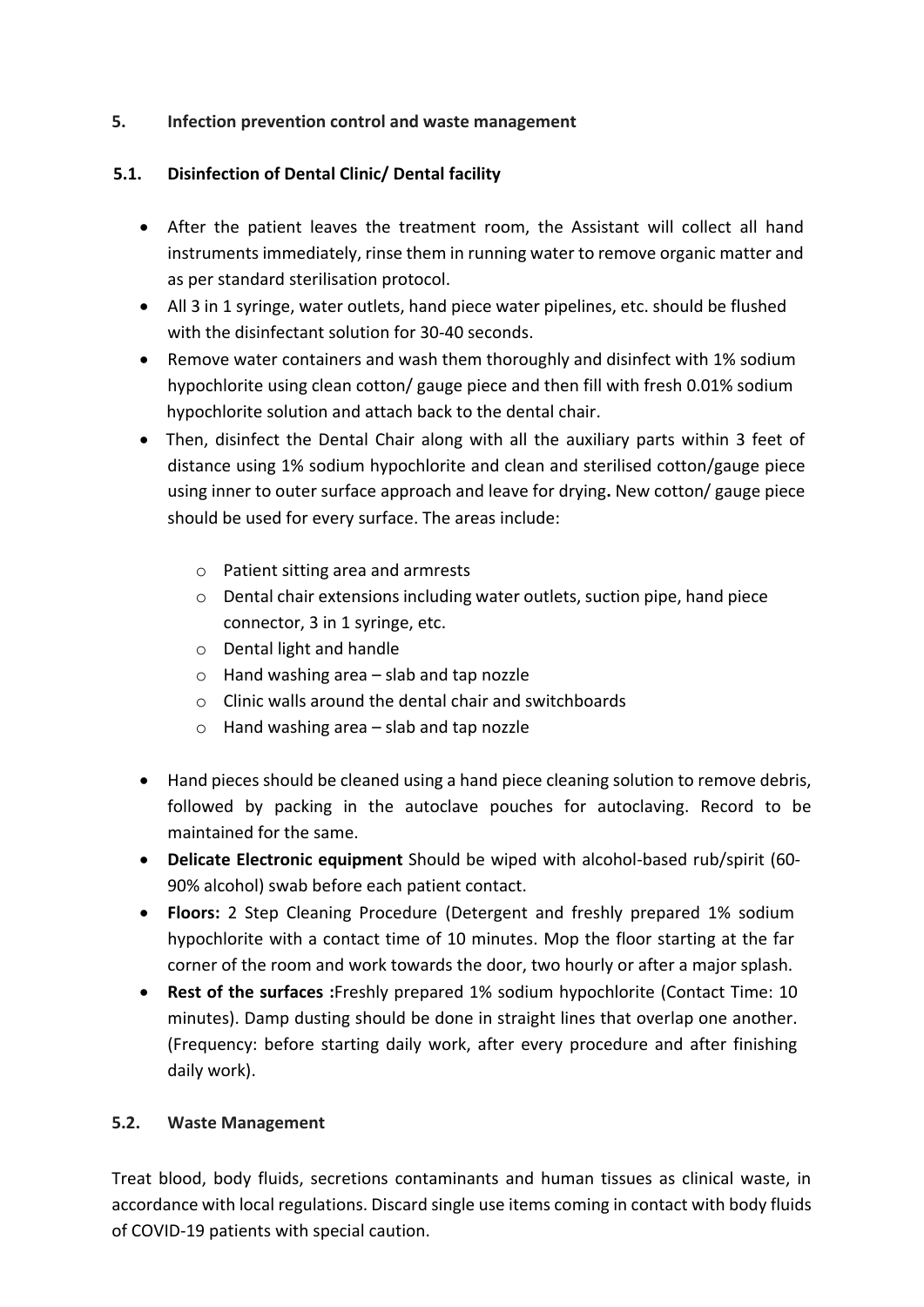Proper provision of covered bio-hazard bins for disposal should be made available.

Used PPEs, masks etc. should necessarily be disposed of in accordance with the guidelines issued by Central Pollution Control Board (available at:

[https://cpcb.nic.in/uploads/Projects/Bio-Medical-Waste/BMW-GUIDELINES-COVID\\_1.pdf\)](https://cpcb.nic.in/uploads/Projects/Bio-Medical-Waste/BMW-GUIDELINES-COVID_1.pdf)

### **6. Dental laboratory protocol**

- Disinfect dental impressions, dental casts, prosthesis, appliances etc before handing over to laboratory/clinical staff and vice versa.
- Consider all the tissue specimen and body fluids samples collected for laboratory investigations as potentially infectious and recommendations for infection control in laboratories should be followed while handling them.
- Consider referral laboratories if unable to meet biosafety recommendations.

# **7. Dental imaging protocol**

- Minimise intraoral imaging and prefer extraoral radiographs.
- Double barrier (impervious covers or sleeves) the dental X ray film or RVG sensor.
- Disinfect the x-ray unit handle, tube, casing, computers and monitors with bleach free disinfectant twice daily.

#### **8. Ventilation and air quality management in dental clinics**

- Maintain air circulation with natural air through a frequent opening of windows and using an independent exhaust blower to extract the room air into the atmosphere**.**
- Avoid the use of a ceiling fan while performing procedure**.**
- Place a table fan behind the operator and let the airflow towards the patient**.** A strong exhaust fan to be so located to create a unidirectional flow of air away from the patient**.**
- For air-conditioned facilities, the guidelines of CPWD shall be followed which mentions that the temperature setting of all air conditioning devices should be in the range of 24-30 $\degree$  C, relative humidity should be in the range of 40-70%, intake of fresh air should be as much as possible and cross ventilation should be adequate
- The window air condition system/ split AC should be frequently serviced, and filters cleaned.
- Use of indoor portable air cleaning system equipped with HEPA filter and UV light may be used**.**

# **9 Instructions to patients visiting Dental Clinics/ Hospitals**

 Follow teleconsultation and visit Dental clinic / Oral health facility only with prior appointment.